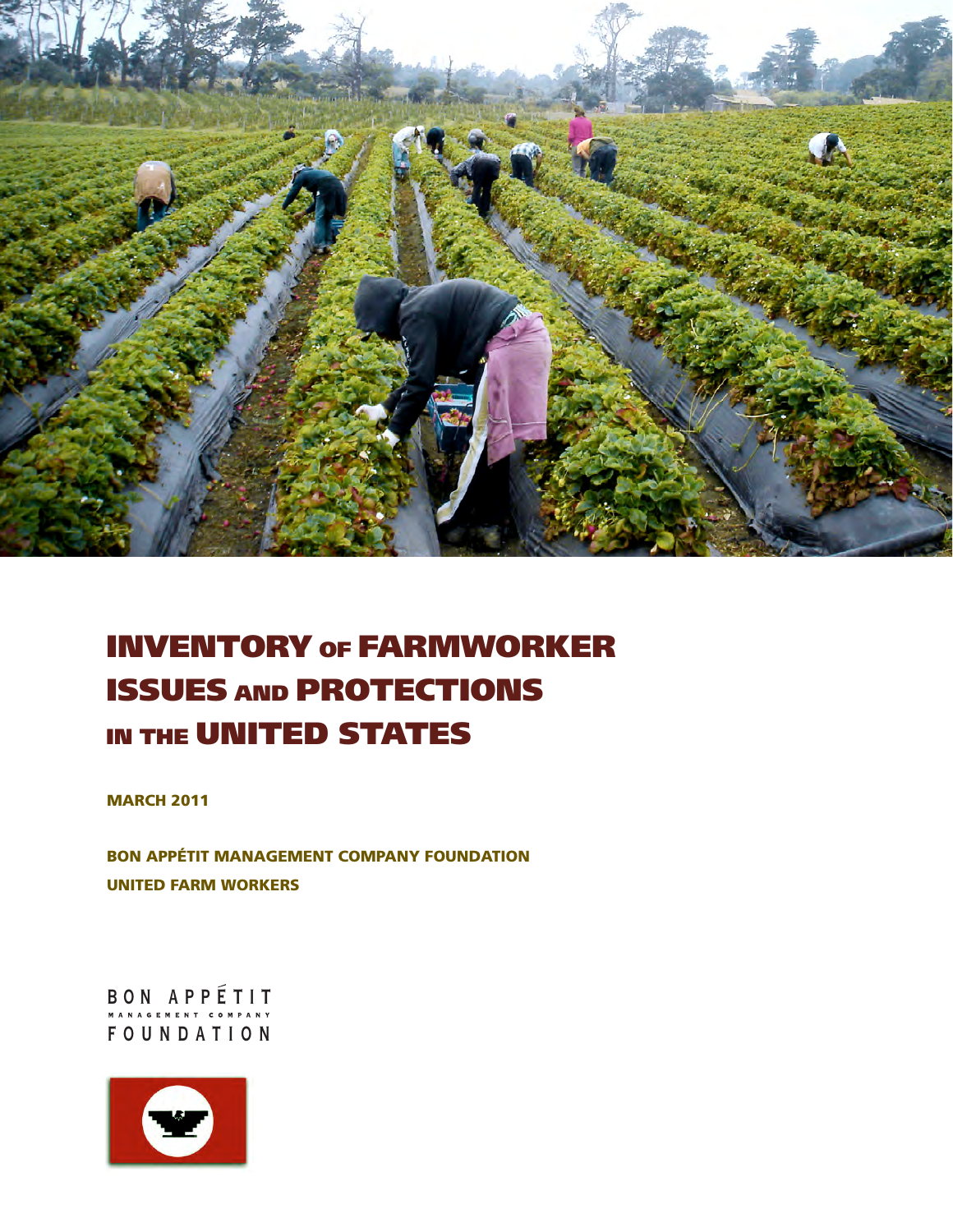## EXECUTIVE SUMMARY

More Americans than ever are interested in knowing where their food comes from, but even the most conscientious eaters and food industry professionals are usually in the dark about who picked it. Approximately 1.4 million crop farmworkers help plant, harvest, and pack the food grown throughout the United States; however, the conditions under which they work remain invisible. For the public, farmworker issues fall into a black hole that could be labeled "No data, no problem."

In other words, the current lack of accessible data and documentation about farmworkers' employment—and their ultimate role in the food system—has in effect kept farmworkers hidden from public attention. Few people, for example, are aware that farmworkers are excluded from the basic labor and safety standards firmly established in other employment sectors. Likewise, many people would be shocked to learn that farm work has little or no overtime limits, child labor restrictions, collective bargaining rights, or workers' compensation insurance, although agriculture is considered to be one of the most hazardous industries in the U.S.<sup>1</sup> Most Americans would also be surprised to find that even the few rules that do exist for farmworkers are rarely enforced. The absence of regulatory oversight, enforcement, and data about this sector leaves employers unaccountable to basic health and safety standards while leaving farmworkers vulnerable to abuse.

This *Inventory of Farmworker Issues and Protections* reveals the scope of employment abuses and safety issues facing U.S. crop farmworkers today. A collaborative effort between the Bon Appétit Management Company Foundation and United Farm Workers with support from Oxfam America, the Inventory catalogs current federal workplace protections, publicly available data about safety and enforcement, and key laws and regulations for the six states with the largest farmworker populations (California, Florida, Washington, Texas, Oregon, and North Carolina). The cross-sector partnership seeks to create incentives within the food system for greater accountability by employers, awareness on the part of public and industry, and transparency in the food system—and ultimately to promote safe and fair employment conditions for U.S. farmworkers.

### KEY FINDINGS FROM THE INVENTORY

**U.S. farmworkers have fewer legal protections compared with employees in other sectors of the U.S. economy and work in riskier conditions.** Agricultural workers are excluded from the protections of the *National Labor Relations Act* (NLRA) and are exempt from many protections under the *Fair Labor Standards Act* (FLSA) as well as many state protections. Regulations also fluctuate depending on such factors as farm size. While crop farmworkers are at high risk for injuries and chronic health effects, onethird of all crop farmworkers work for employers that are not held accountable for complying with basic safety and health standards.

**Rampant, unfair, and unsafe employment practices remain unreported and undocumented.**

Compliance data are inconsistent and spotty, suggesting that existing farmworker protections are rarely regulated or enforced. Analyses of existing regulatory data are thus not useful for tracking the extent of compliance with existing agricultural protections or employment abuses.

<sup>1</sup> OSHA Fact Sheet: Farm Safety (**[PDF](http://www.nmsu.edu/safety/resources/forms/OSHA-FarmHealth&Safetyfacts2.pdf)**).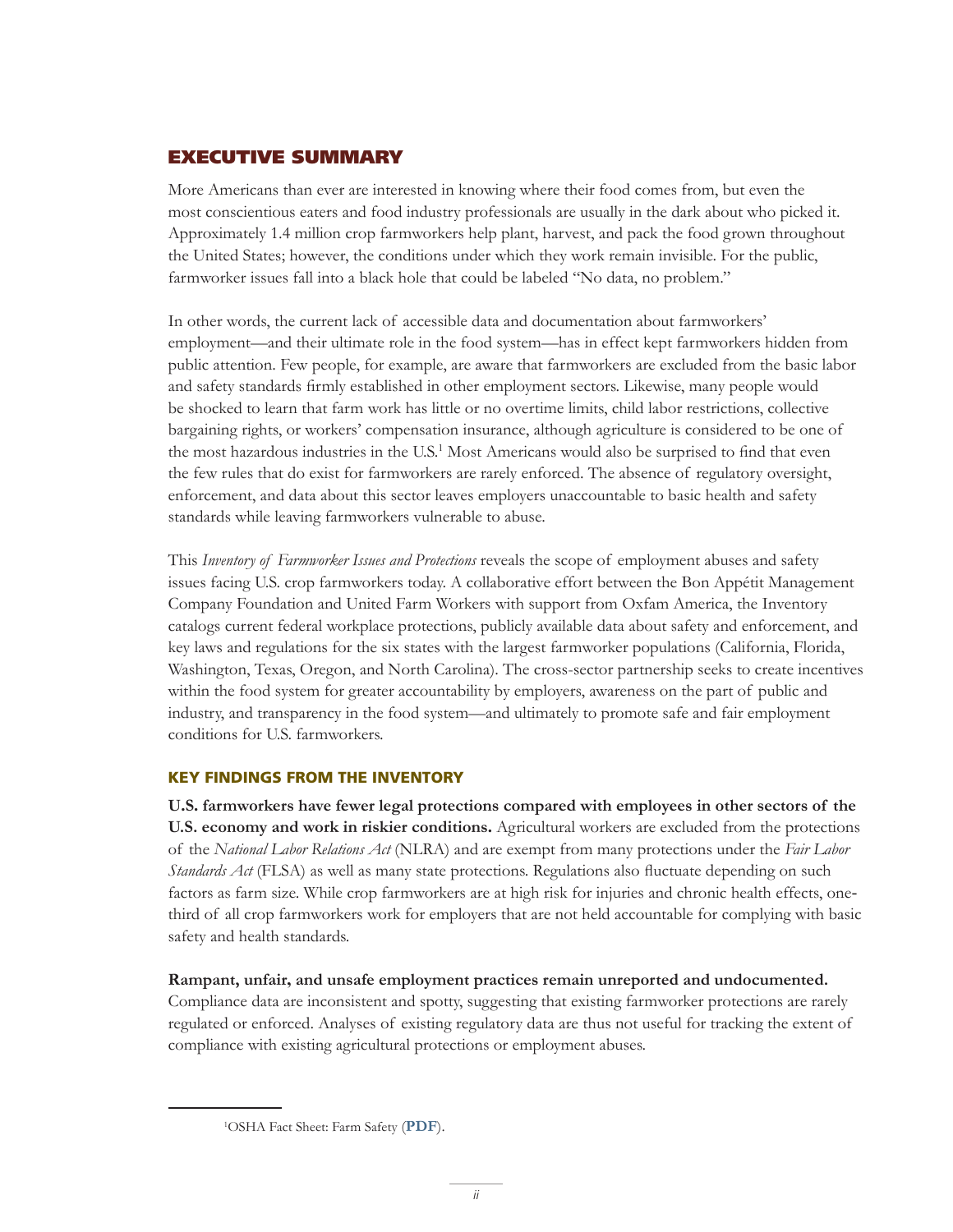**Farmworkers are a largely marginalized population, both socially and economically, with**  limited availability of legal recourse to fight employment abuses and exploitation. Low fluency in English, lack of legal papers, poor hourly wages, little continuous employment, and high rates of sexual harassment mean that farmworkers have little—if any—leverage to demand improved terms and conditions from their employers. Available data also suggest that contract workers are most susceptible to abuse.

#### PRIMARY ISSUES AFFECTING US FARMWORKERS TODAY

**Lack of Wage and Hour Standards:** Farmworkers are exempt from most minimum wage and hour guarantees found in the federal *Fair Labor Standards Act (FLSA)* and state employment laws. Farmworkers are not entitled to overtime pay or mandatory breaks for rest or meals, and small farms have further exemptions from wage and hour requirements. California, Oregon, and Washington stand out for including farmworkers in all state wage and hour protections as well as mandatory rest and meal periods. However, wage and hour protections in agriculture are rarely monitored or enforced. Farmworkers generally earn very little and are seldom employed year-round. Between 2005 and 2009, about a third of farmworkers earned less than \$7.25/hour and only a quarter of all farmworkers reported working more than nine months in the previous year.<sup>1</sup> One-quarter of all farmworkers had family incomes below the federal poverty line.

**Few Labor Protections for Children and Youth Farmworkers:** Children and youth working in agriculture (an estimated 300,000 to 800,000 are 18 or under<sup>2</sup>) are excluded from many legal protections mandated in other employment sectors. For example, federal laws permit children as young as 12 to be hired to do farm work (with some limitations) and youth as young as 16 are permitted to do hazardous tasks restricted in other sectors. Some state child labor laws, such as those in California and Washington, have stronger protections and stricter limits on age and the number of hours minors can work per day/ week, but again, enforcement of child labor laws is nearly nonexistent and there is little data available regarding employer compliance at either the federal or state levels.

**Lack of Transparency by Farm Labor Contractors:** Farm Labor Contractors (FLCs) act as intermediaries between growers and laborers and are licensed by the U.S. Department of Labor and regulated by the *Migrant and Seasonal Agricultural Worker Protection Act* (known as AWPA). States such as California, Florida, and Washington have additional requirements for FLCs and operate their own licensing programs. The use of FLCs varies by state, and it is estimated that FLCs supply 50 to 75 percent of farmworkers in California alone.<sup>3</sup> Farmers employing FLCs can plead ignorance of the working conditions and wages on their farm, as these are set by the FLC. There are also many unregistered FLCs operating illegally in the U.S. with little threat of interference, as there is a severe shortage of AWPA investigators and investigations conducted. The little regulatory data available fails to provide an accurate picture of the role of FLCs in agriculture today.

<sup>1</sup> Data from **[2005-2009 National Agricultural Workers Survey](http://www.doleta.gov/agworker/naws.cfm)** (NAWS). The reality is that income data largely reflect skilled and permanent employees and mask the fact that many farmworker are hired informally (and are not reported) or through farm labor contractors.

<sup>2</sup> *[Fingers to the Bone: United States Failure to Protect Child Farmworkers](http://www.hrw.org/en/reports/2000/06/02/fingers-bone-0)*, Human Rights Watch, 2000, last accessed September 11, 2010.

<sup>&</sup>lt;sup>3</sup>Martin, Davis. 2001. *Farm Labor in California: Then and Now* ([PDF](http://www.ccis-ucsd.org/PUBLICATIONS/wrkg37.PDF)), Working Paper 27, Center for Comparative Immigration Studies: University of California, San Diego, last accessed August 30, 2010.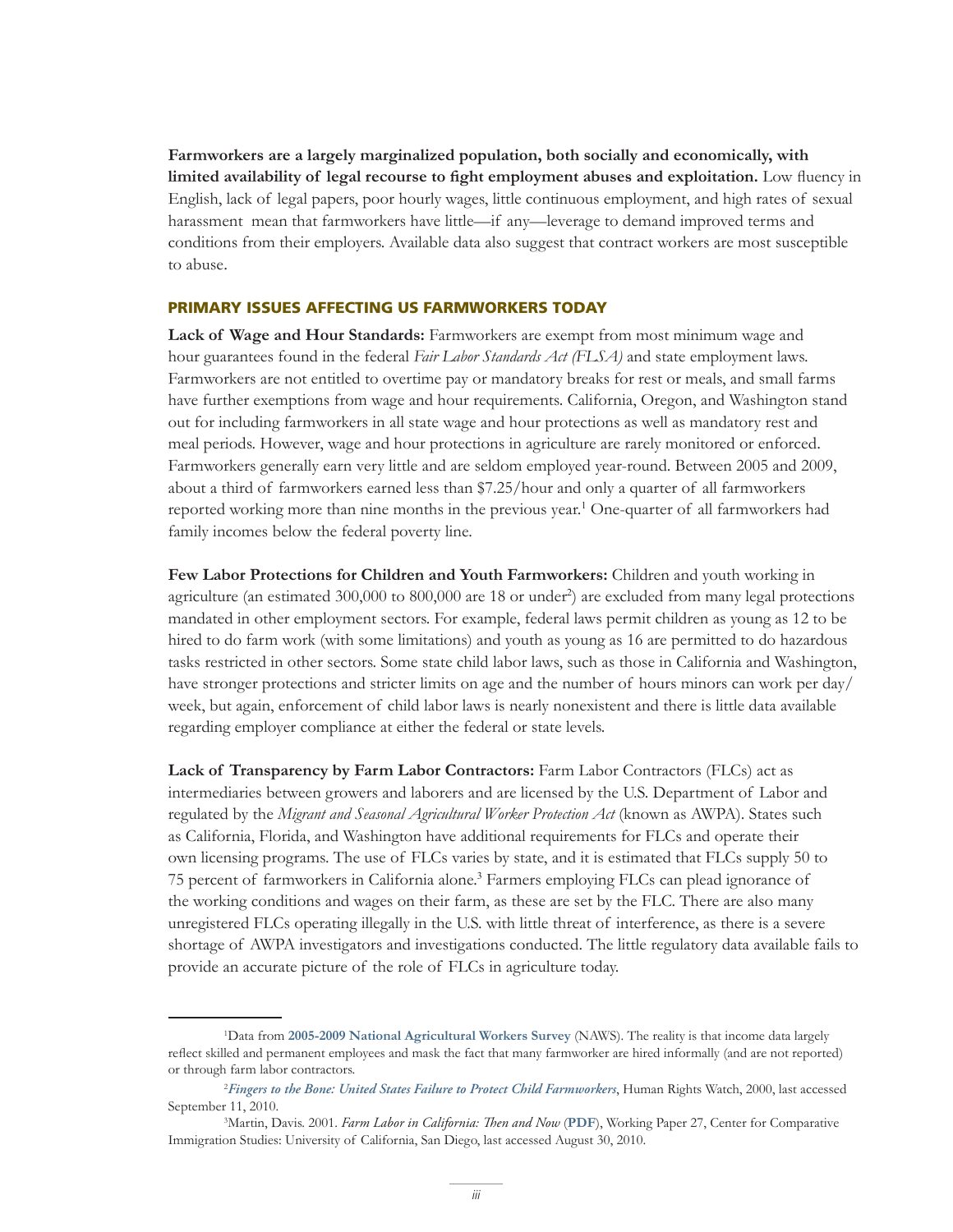**Sub-standard Housing and Unsafe Transportation:** The AWPA regulates housing and transportation for the small minority of employers who provide these to farmworkers. All other farmworker housing is subject to a pre-occupancy inspection and must meet minimum safety standards. The six states with the largest farmworker populations each have additional housing requirements but do not give farmworkers (with the exception of those in Florida and Oregon) explicit rights regarding invited guests, eviction notices, or protection against retaliation. AWPA's stipulation of basic safety standards for farmworker transportation includes operational criteria and insurance requirements. Despite the legal and regulatory safety requirements, unsafe transportation and substandard housing are both reported by legal advocates as common. Further, as noted, there are very few investigations of AWPA compliance in relation to the number of farmworkers and agricultural employers in the U.S.

**Exclusion from Unemployment Insurance:** Unemployment insurance is mandated and funded through the federal *Social Security Act;* states are responsible for administrating funds and defining eligibility criteria. But the agricultural sector has special regulations, and most of the six states studied exempt small farms from providing unemployment insurance for their workers. States also have the option of excluding non-immigrant temporary H-2A workers from coverage, and unemployment insurance requirements do not apply to unauthorized workers in any state. Less than half of hired farmworkers and only about a quarter of contract farmworkers reported that they were covered by unemployment insurance<sup>1</sup>— a serious gap in the social safety net for a low-paid, seasonal industry.

**Prevention of Collective Bargaining:** Agricultural workers are explicitly excluded from the protections of the *National Labor Relations Act* (NRLA), which gives most employees the right to engage in concerted activities for the purpose of mutual aid and protection. Consequently, under federal law, a farmworker may be fired for joining a labor union, and farm labor unions have no legal recourse to compel a company or agricultural employer to negotiate employment terms. The majority of state laws do not include any collective bargaining provisions for farmworkers. A mere 1 percent of farmworkers interviewed reported that they worked under a union contract.<sup>2</sup>

**Forced Labor Abuses:** Farmworkers are frequently vulnerable to abuse, especially when they have exclusive contracts with their employers or can be coerced to work through threats of deportation.<sup>3</sup> It is nearly impossible to calculate the incidence of farmworkers forced into labor within the U.S., not only because it is a 'hidden crime' but also because victims frequently are reluctant or unable to seek help through official mechanisms. Forced labor (or "labor trafficking") is prosecuted almost exclusively as a federal crime, but recently federal and state law enforcement agencies have coordinated to investigate abuses. The largest case of forced labor in the U.S. was uncovered in 2010, involving more than 400 Thai farmers who were brought into the country to work on farms and orchards.<sup>4</sup>

1 Ibid.

<sup>2</sup> NAWS 1999-2009.

<sup>&</sup>lt;sup>3</sup>The H-2A program and contract labor arrangements make immigrants particularly vulnerable to forced labor. See "*[Bound for America](http://motherjones.com/politics/2010/05/immigration-law-indentured-servitude?page=2)*," *Mother Jones* (May/June 2010), last accessed September 12, 2010.

<sup>4 &</sup>quot;*[Indictment Accuses Firm of Exploiting Thai Workers](http://www.nytimes.com/2010/09/04/us/04trafficking.html)*," *New York Times*, September 2, 2010, last accessed September 16, 2010.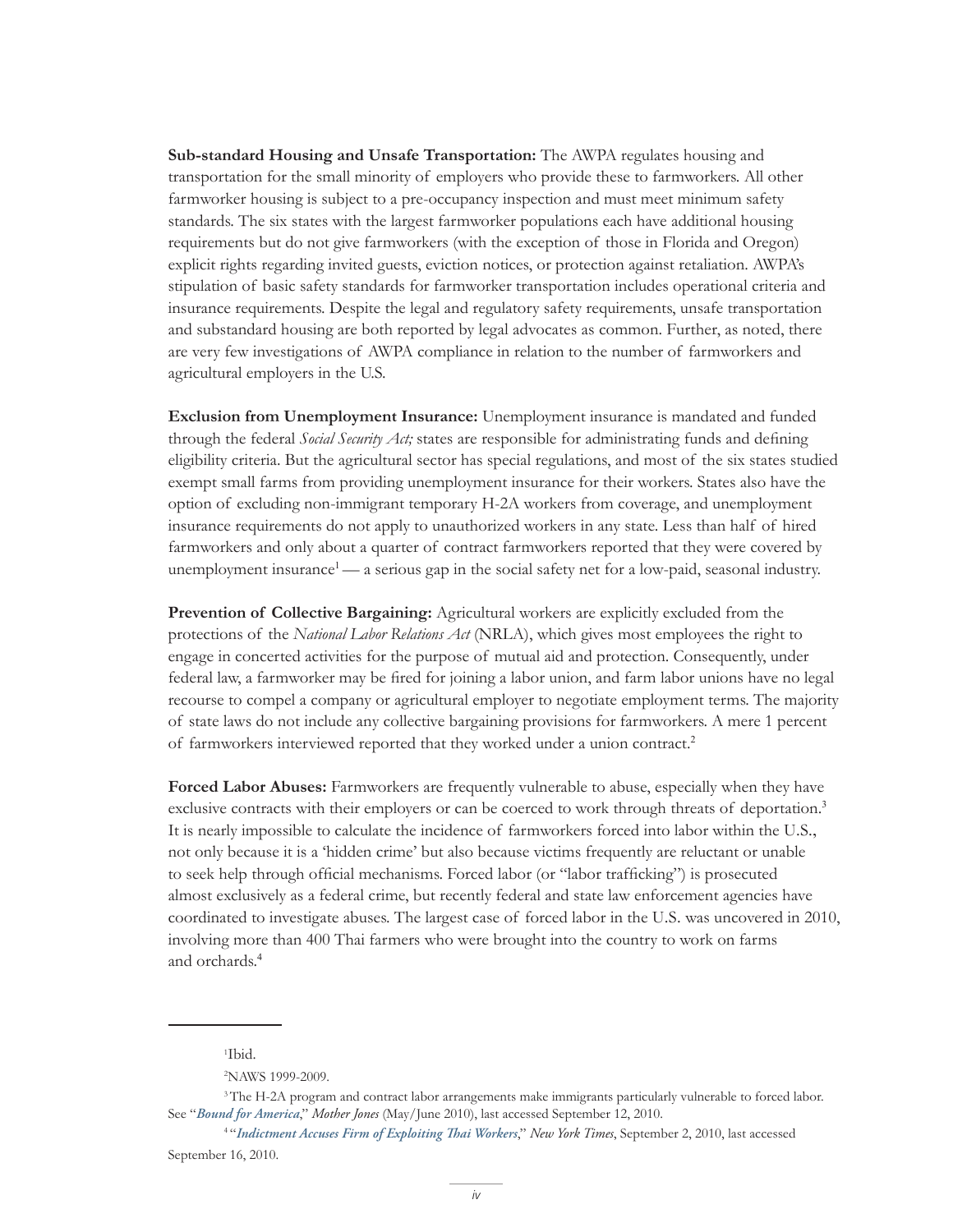**Lack of Workers' Compensation Protections:** Workers' compensation insurance provides medical care when employees become ill or injured on the job as well as remuneration for lost wages and rehabilitation services. Coverage and benefits are determined at the state level, and sadly, many states do not require agricultural employers to provide coverage for migrant and seasonal farmworkers, despite the high incidence of occupational injury and illness for farmworkers. In 2009 the occupational fatality rate for farmworkers was five times the rate of the average worker.<sup>1</sup> Between 2005 and 2009, less than one-half of U.S. farmworkers were covered by workers' compensation insurance by their current employers.<sup>2</sup>

**Loopholes for Occupational Safety and Health Standards:** The Occupational Safety and Health Administration (OSHA) issues standards for employers and inspects workplaces. Although OSHA has specific safety and health standards for the agricultural sector, agricultural workplaces are excluded from the majority of the standards protecting workers, including those addressing electrocution and unguarded machinery, requirements for ladder safety, and whistle-blower protections. Farms with fewer than 11 employees are further exempt, which means that 88 percent of all farms in the U.S. are not inspected for basic safety and health regulations and that one-third of all farm employees are not protected by OSHA standards. 3

**Heat Stress:** Although occupational heat stress is a key health and safety issue for farmworkers, agricultural employers are not required to take such basic preventive measures as providing adequate shade and providing employees with rest breaks. California, Oregon, and Washington are notable exceptions and explicitly include heat stress in their occupational safety regulations. However, farmworker injury and fatality rates due to heat stress remain severely under-reported and often go undiagnosed.

**Pesticide Exposure:** Employers must comply with certain basic safety standards and regulations dictated by the *Federal Insecticide, Fungicide, and Rodenticide Act*. However, OSHA will not conduct inspections on farms with fewer than 11 employees unless states have memos of understanding with federal offices to create their own rules. Pesticide exposure thus often goes undetected and/ or unreported. Of the six states studied, only California and Washington monitor the levels of cholinesterase (a family of enzymes that aid brain function and are vulnerable to neurotoxins) in workers who have contact with organophosphate and carbamate pesticides. The varying state rates of pesticide exposure and accidents reported suggest that official pesticide data may reflect variations in regulating/tracking programs, as opposed to the actual number of pesticide events occurring within the states. Official pesticide data is inadequate for determining the actual extent to which farmworkers are exposed to these dangerous and often carcinogenic chemicals.

<sup>1</sup> "Fatal occupational injuries, total hours worked, and rates of worker characteristics, occupations, and industries, 2009" (**[PDF](http://stats.bls.gov/iif/oshwc/cfoi/cfoi_rates_2009hb.pdf)**), Bureau of Labor Statistics, last accessed September 18, 2010.

<sup>2</sup> NAWS 2005-2009.

<sup>3</sup> 2007 Census of Agriculture, Farm Production Expenses, Hired Farm Labor and Contract Labor. Figures provided by email, Daniel Carroll, NAWS, US DOL to Oxfam consultant, August 30, 2010.